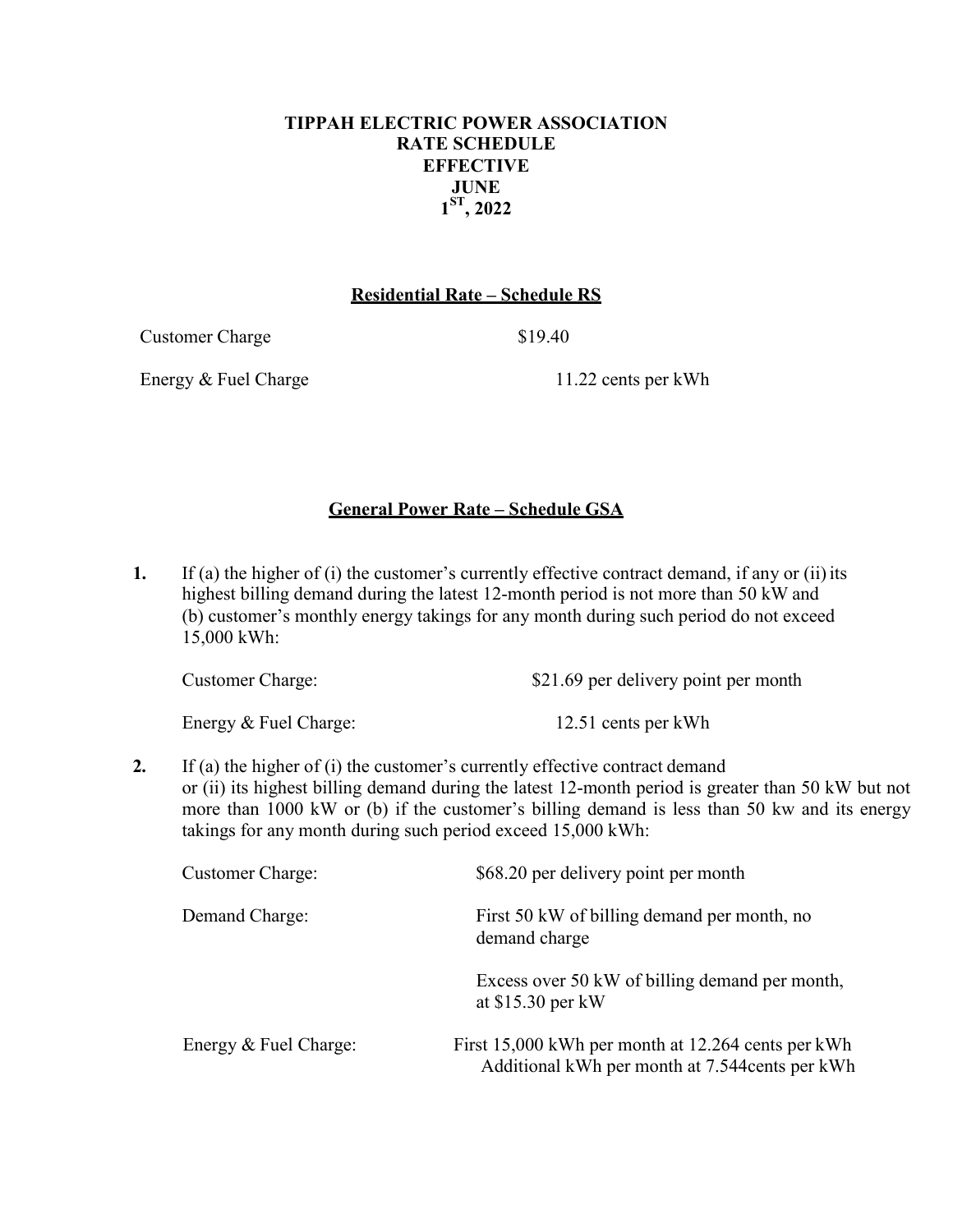**3.** If the higher of (a) the customer's currently effective contract demand or (b) its highest billing demand during the latest 12-month period is greater than 1000 kW:

| <b>Customer Charge:</b> | \$384.07 per delivery point per month                                  |
|-------------------------|------------------------------------------------------------------------|
| Demand Charge:          | First 1000 kW of billing demand per month, at<br>$$14.32$ per kW       |
|                         | Excess over 1000 kW of billing demand per month,<br>at $$14.32$ per kW |
| Energy & Fuel Charge:   | 8.100 cents per kWh                                                    |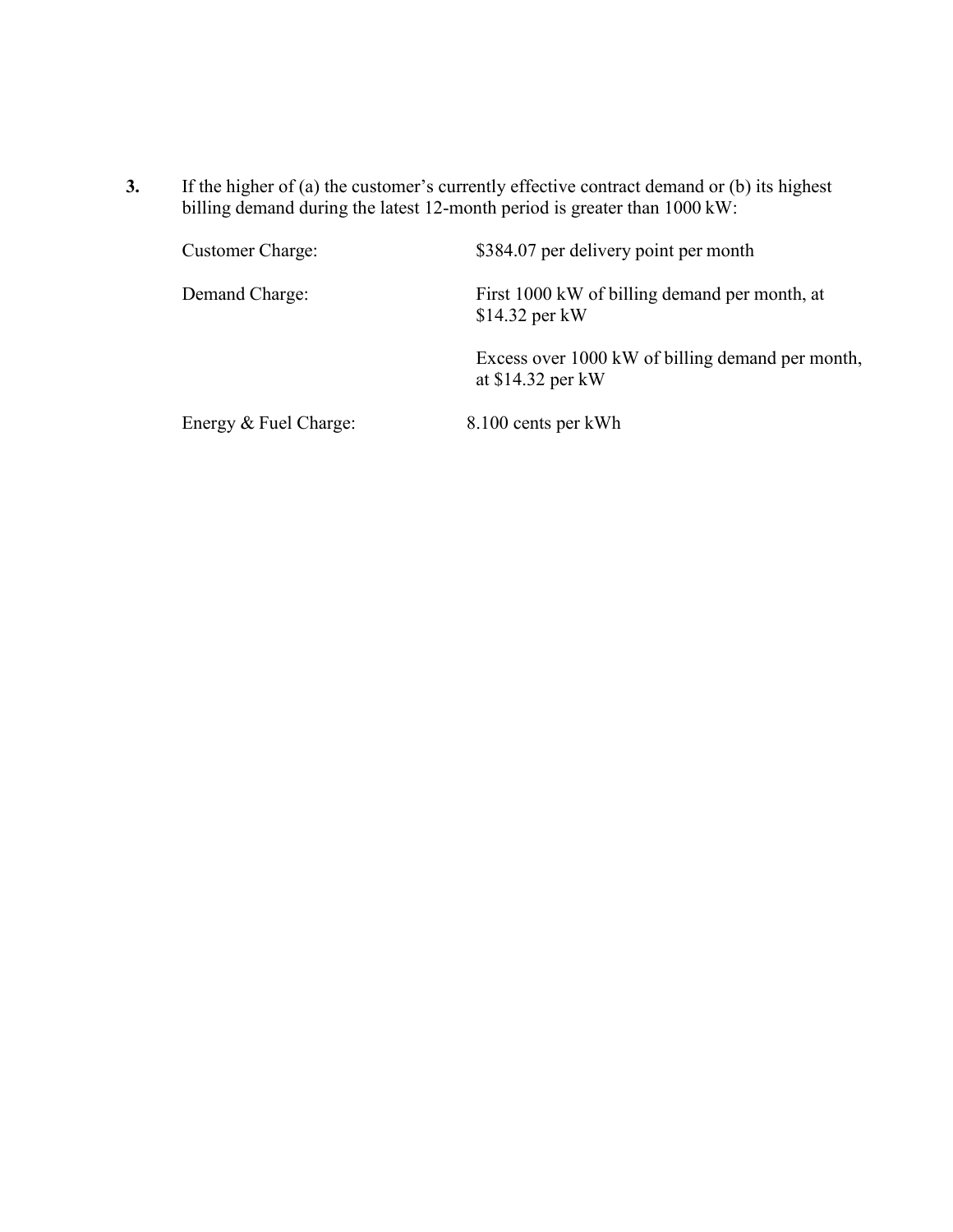#### **OUTDOOR LIGHTING RATE SCHEDULE LS PART B CHARGES FOR OUTDOOR LIGHTING FOR INDIVIDUAL CUSTOMERS**

| <b>Mercury Vapor</b><br><b>Energy &amp; Fuel Charge</b>     | 175 Watts<br>7.857 cents per rated kWh per month (77) | \$6.05                               |
|-------------------------------------------------------------|-------------------------------------------------------|--------------------------------------|
| <b>Facilities Charge:</b>                                   |                                                       | \$4.77<br>\$10.82                    |
| <b>Mercury Vapor</b>                                        | 400 Watts                                             |                                      |
| <b>Energy &amp; Fuel Charge</b><br><b>Facilities Charge</b> | 7.857 cents per rated kWh per month (174)             | \$13.67<br>\$8.95<br>\$22.62         |
| <b>High Pressure Sodium</b>                                 | 100 Watts                                             |                                      |
| <b>Energy &amp; Fuel Charge</b><br><b>Facilities Charge</b> | 7.857 cents per rated kWh per month (45)              | \$3.54<br>\$8.52<br>\$12.06          |
| <b>Metal Halide Cobrahead</b>                               | 400 Watts                                             |                                      |
| <b>Energy &amp; Fuel Charge</b><br><b>Facilities Charge</b> | 7.857 cents per rated kWh per month (165)             | \$12.96<br><b>\$10.08</b><br>\$23.04 |
| <b>Metal Halide Floodlight</b>                              | 400 Watts                                             |                                      |
| <b>Energy &amp; Fuel Charge</b><br><b>Facilities Charge</b> | 7.857 cents per rated kWh per month (165)             | \$12.96<br><u>\$9.76</u><br>\$22.72  |
| <b>HPS Cobrahead</b>                                        | 400 Watts                                             |                                      |
| <b>Energy &amp; Fuel Charge</b><br><b>Facilities Charge</b> | 7.857 cents per rated KWh per month (171)             | \$13.44<br><u>\$11.63</u><br>\$25.07 |
| <b>Metal Halide Cobrahead 1000 Watts</b>                    |                                                       |                                      |
| <b>Energy &amp; Fuel Charge</b><br><b>Facilities Charge</b> | 7.857 cents per rated kWh per month (394)             | \$30.96<br>\$17.62<br>\$48.58        |